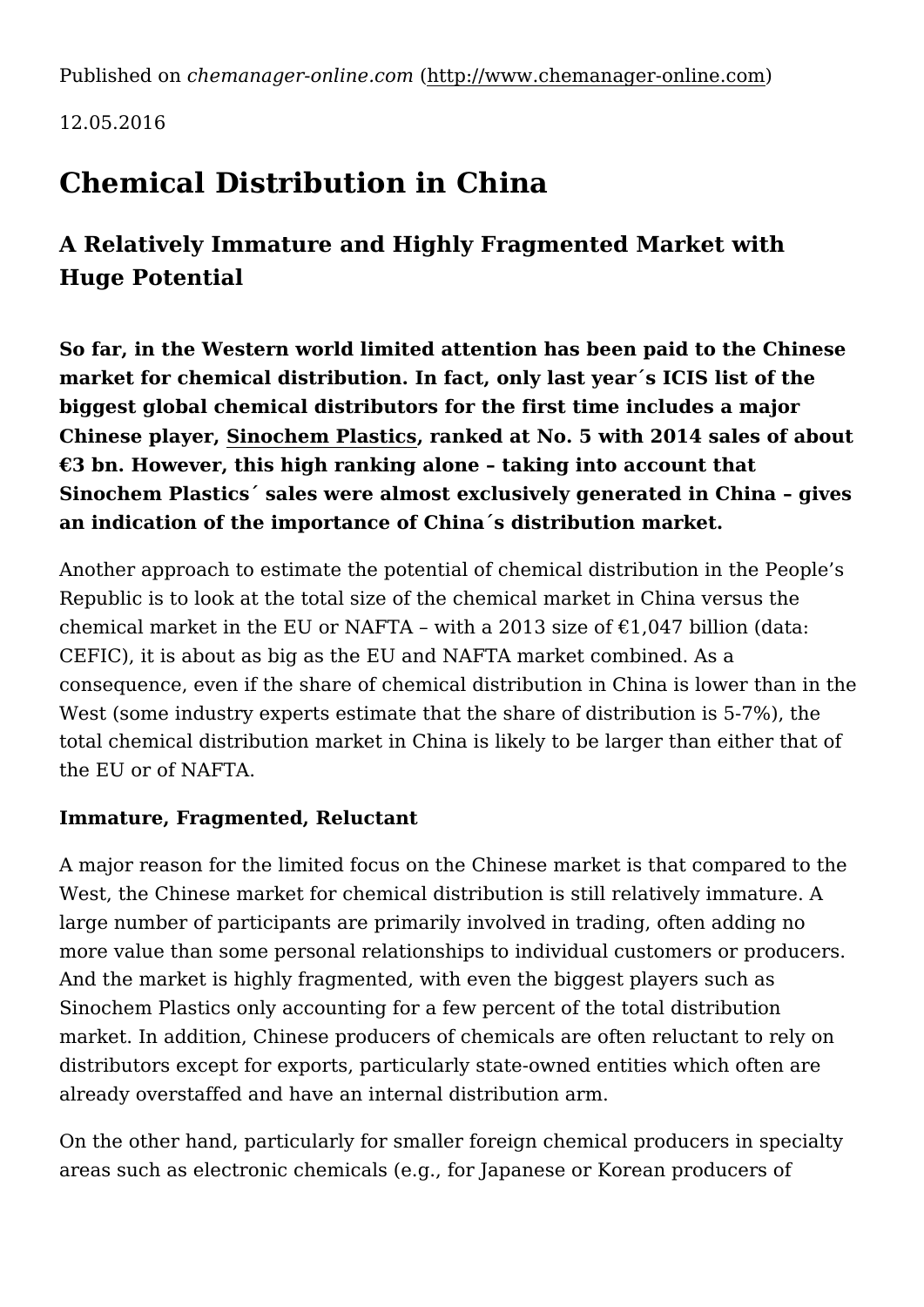photoresists), distributors are essential to amplify their resources in China.

Even many large multinational companies with a strong presence in China only serve a few customers directly and rely on distributors for 60-70% of their total sales volume in China. This holds particularly true for imported products, for which the local chemical distributor has the vital function of keeping stock worth the demand of several months.

As a consequence, a shift by global players to local production in China is often accompanied by a stronger focus on direct sales. However, this is not always easy to implement locally. Sometimes the headquarters target to move towards direct sales or to reduce the overall number of distributors is ignored by local management. While a reduction of the number of distributors is therefore part of the strategy of many global players, it is implemented less frequently, often out of a fear of short-term effects on chemical sales.

## **What makes a chemical distributor in China successful?**

Of course, many of the usual success factors in chemical distribution also apply in China. It is important to have a strong portfolio of principals – for example, Azelis entered into the market as a distributor for CP Kelco´s portfolio of additives, and IMCD enhanced its standing after starting to distribute the products of FMC. Ideally, a distributor should have several complementary principals targeting the same customer industry, allowing dilution of distribution costs and offering the customer the benefit of a reduced overall number of suppliers, coupled with a greater number of products to choose from.

For distributors focusing on specialty chemicals, it is essential to have competent technical staff and the necessary support infrastructure such as application laboratories. This holds particularly true when serving local rather than foreign customers in China, as the former tend to require more technical service due to their lower level of experience (global companies, MNCs, sometimes just need to adapt global formulations to locally available materials and thus need less technical assistance). This in turn requires hiring and maintaining qualified staff – not an easy task in a country in which the average employee turnover is much higher than in Europe (about 20% per year), and where trading may not have quite the same positive reputation either.

Establishing the capabilities for successful distribution particularly of specialties therefore requires a substantial investment in resources and a timeframe not of days or weeks (the traditional timeframe of Chinese traders of chemicals) but rather of several months or even years. Not all current market participants are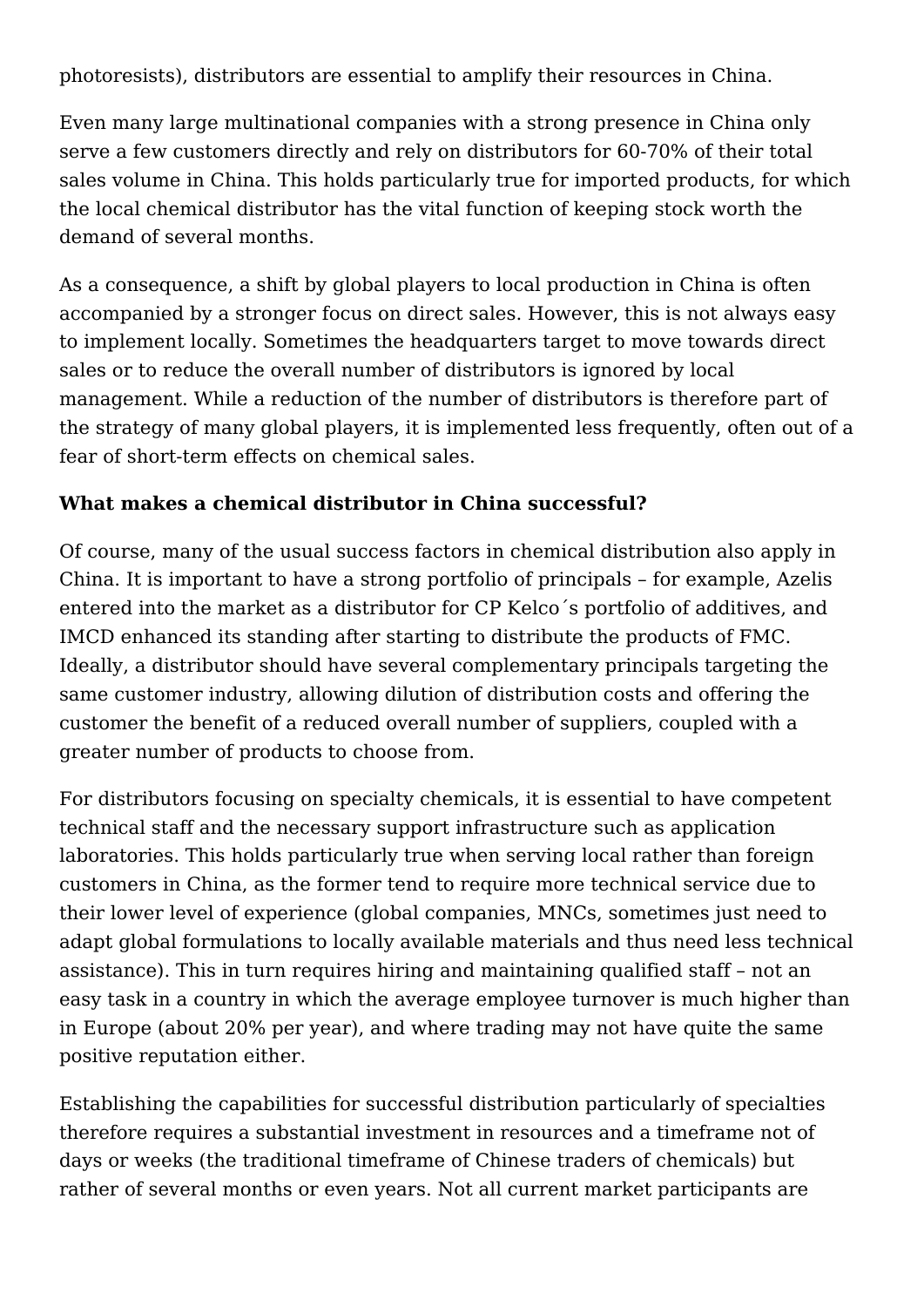willing to take this step, particularly when coming from a trading background.

In contrast, it is less necessary to handle logistics and warehousing as the Chinese market now has strong and reliable companies that can take over these functions from chemical distributors – even though of course it increases the attractiveness of a distributor for a principal to have many offices, warehouses and own logistics services. However, choosing a reliable partner for these functions is still vital, particularly as the implementation of applicable regulation is getting stricter after the Tianjin explosions of 2015.

### **Market Trends and Transformation**

Consolidation in China´s distribution market is happening, but it is a rather slow process, and given the sheer number of chemical distributors and the limited market share of even the biggest players, China´s distribution market is bound to remain much more fragmented than Western markets in the foreseeable future. In particular, some global players which strongly rely on the serial acquisition of competitors outside China have mostly relied on organic growth within the country, though [Brenntag,](http://www.chemanager-online.com/en/tags/brenntag) [IMCD a](http://www.chemanager-online.com/en/tags/imcd)nd Nexeo have made individual acquisitions that greatly advanced their standing in the country. These acquisitions have focused on the somewhat lower-end application segments such as plastics and coatings, in which local distributors are particularly strong as the vast majority of customers are local companies.

In contrast, foreign distributors have a strong standing in many segments which have more global customers and require more technical support, e.g., electronic chemicals, or in segments which are regarded as more sensitive with regard to EHSQ aspects, such as food additives. The rapid growth of distributors such as IMCD and Azelis, which insist on applying their global standards throughout their operations in China and offer full transparency to their principals, shows that at least parts of the chemical distribution market are moving towards a Western level. In particular, this applies to those chemicals – mostly specialties – for which technical service and application know-how are important.

Another driver pushing both principals and customers towards Western distributors is the recent tightening of regulation after the Tianjin event. This has brought requirements which some of the local competitors cannot meet. However, chemical distribution is primarily a local business, with even foreign players relying on local staff for the vast majority of their activities. Due to regional differences, localization requirements go down to at least the provincial level or even lower.